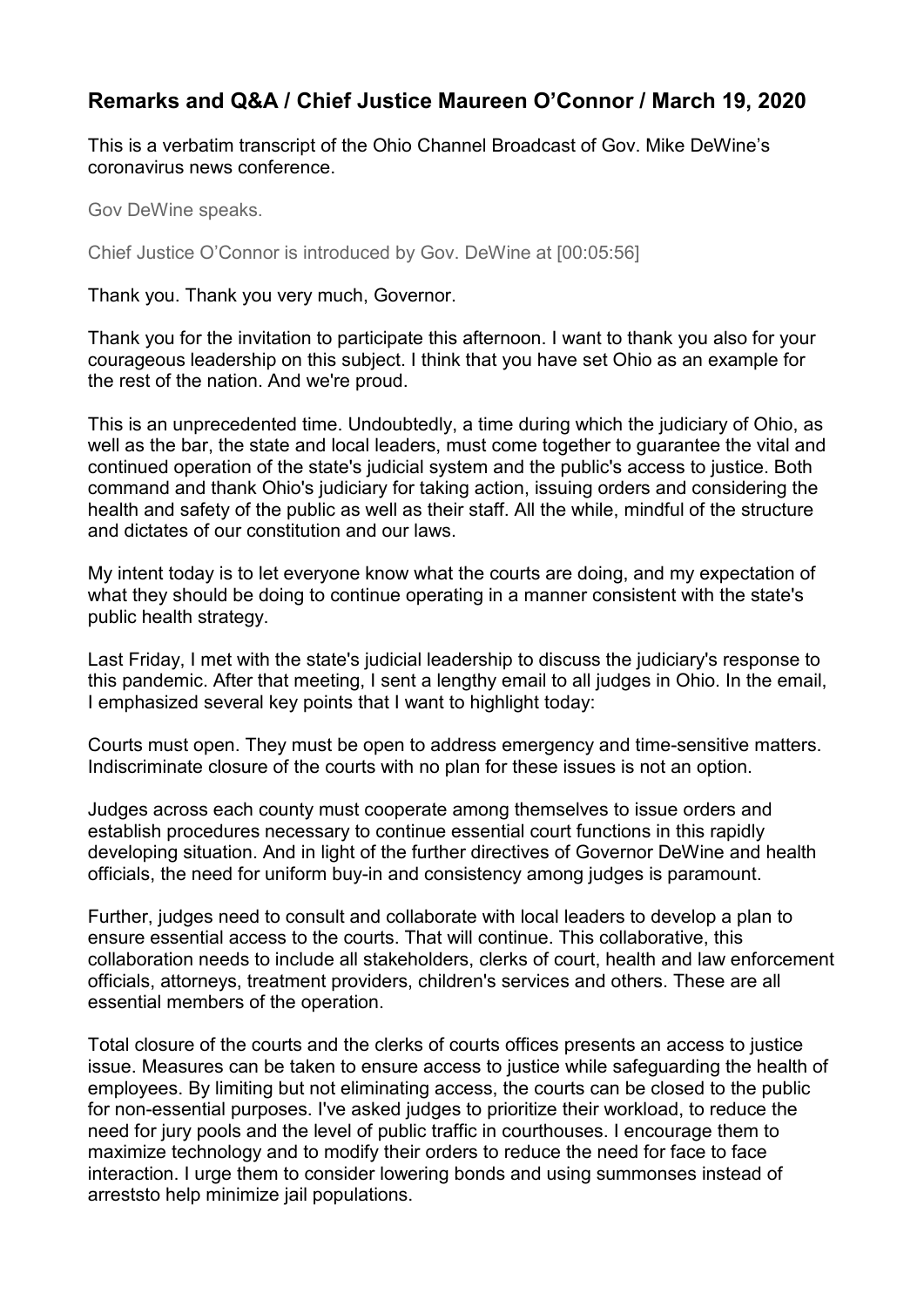I noted some creative local solutions to these problems and urge courts to use their authority and their initiative to employ similar solutions. Courts all over the state have responded by issuing orders that do just that. I might add that the website of the Ohio Judicial Conference, which can be accessed from our Web site sc.ohio.gov, that's SC dot Ohio dot gov, contains the orders issued by the local courts. If you access it, you will note the response by our judiciary.

For example, courts in Cuyahoga County have suspended all non-time-sensitive civil and criminal jury type trials and they've implemented a jury call-in system so that jurors would not have to appear unnecessarily. Also, when possible, hearings are being conducted by video to reduce person-to-person contact. Foreclosure actions and sheriff's sales are stayed for 60 days. This will ensure that individuals are not forced out of their home during the public health crisis.

Jackson County has leverage their existing statutory authority under the Ohio revised code to extend speedy trial time in criminal cases on the grounds of the governor's emergency declaration. As I've advised, Ohio revised code twenty-nine forty-five point seven two states -- the time within which an accused may be brought to trial or in the case of a felony to preliminary hearing and trial may be extended during the period by any court for the period of any continuance granted on the accused's own motion, and the period of any reasonable continuance granted other than upon the accused own motion. This allows for continuances upon reasonable grounds. Judges can and should employ that provision where appropriate and issue orders detailing the reasonable grounds for the continuance.

And Franklin County Municipal Court has authorized the use of recognizance bonds for nonviolent misdemeanors and traffic cases.

But there's still more work to be done today. I want to encourage local courts to continue using their own authority and initiative to address common issues that we see across the state.

For example, I urge all judges to grant continuances or use alternate methods for nonessential court appearances to ensure that the clerk's office remains open and are accessible to the public temporarily. Stay appropriate evictions and foreclosure proceedings and temporarily refrain from issuing warrants for failure to appear for traffic violations, minor misdemeanor and nonviolent misdemeanor offenses.

Find ways to provide remote and yet meaningful treatment options for those with substance abuse disorder. Change probation and community control and pretrial supervision meetings to phone or video reporting.

Finally, I urge judges to use their discretion to release people held in jail and release incarcerated individuals who are in a high-risk category for being infected with the virus.

Looking ahead, we will be working with the governor and the General Assembly on a legislative proposal which will provide more uniformity and continuity in our judicial systems response to emergencies such as this. I must also mention the work of the Supreme Court staff itself. We continue to consider and decide cases, although we have taken common sense measures consistent with the governor's guidance to reduce risk.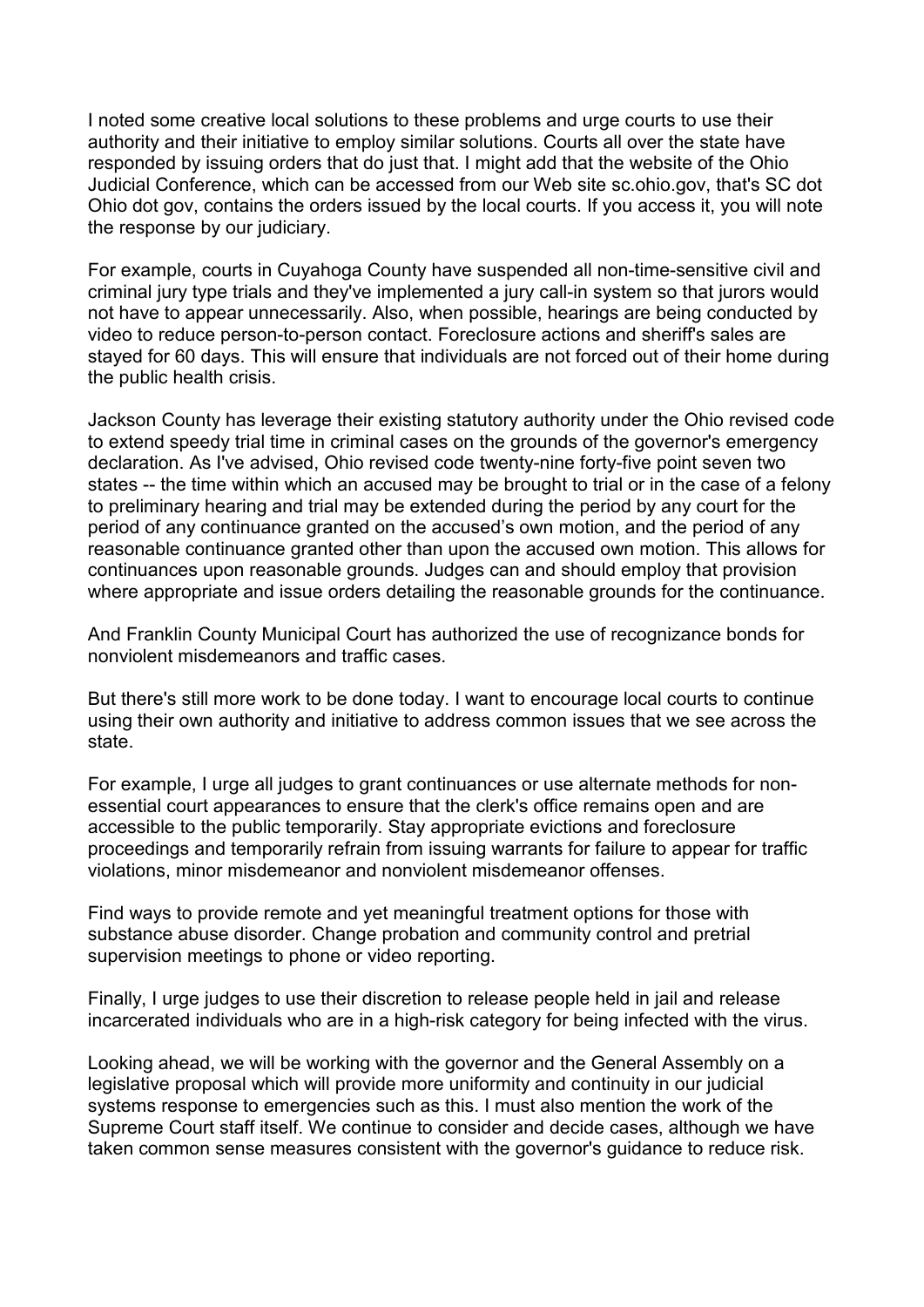The court remains open. We have essential staff performing their duties on an off site. We will continue to accept case filings, provide support for judges, for local court staff and for attorneys.

Finally, I understand that many local courts lack the technology and resources needed to implement many of these suggestions to meet that demand. The Supreme Court will release funds in the form of grants to local courts to obtain video conferencing equipment. It is my hope that by pushing out this funding on an emergency basis, we can assist the local courts in a quick implementation of video conferencing for arraignments and other conferencing needs. I expect to announce the process for those grants tomorrow. We've decided on an amount of \$4 million that will be taken from my budget and dispersed to the local courts for this purpose.

Now, before I take your questions, I'd like to say that I have personally been in touch with many judges. The Bar Association's leadership and in constant conversation with the director of the Ohio Judicial Conference, Paul Pfeifer. We are working together in this ever- changing environment and we are so pleased to continue to do so.

Thank you. Now we'll take any questions that you might have.

[00:14:02] Kevin LANDERS, WBNS 10 TV. Can you explain a little bit more about releasing prisoners who are in the high-risk category of attracting the virus? Thank you.

[00:14:12] There obviously are many different ages and health conditions of prisoners in our jails, and an assessment should be done to determine whether or not they can safely be released given the fact of their age and maybe other health conditions that they might have that they have to deal with. This is twofold. One, to safeguard the folks that are in jail and also to offer the individual who may be at risk the opportunity to be isolated outside of the jail environment. This is up to the local courts to do. This is and in conjunction, obviously, with the sheriffs who run the jails. But this is something that I've asked them to consider.

[00:15:01] Chief Justice, this is Molly Martinez with Spectrum News. I'm wondering if there's any push to sort of clear out low-level offenders and sort of make more room in the prisons during this pandemic?

[00:15:11] Well, I don't speak for the prisons. I'm talking about the jails when I make this recommendation. Will there be any leniency with the jails and who is incarcerated? Well, that's what I mentioned, that the judges should review their bail. And in the circumstances of which, they have people detained in the jails and prioritize releases based on that.

[00:15:35] Thank you, Chief, Jim Provance with the Toledo Blade. There were two justices who have recused themselves from the Election Day lawsuit. Could you tell us how you're going to replace them and considering this case? And if you can. Could you comment on the fact that you yourself are being sued over your Election Day morning decision?

[00:15:53] Well, first of all, I'm not going to comment on pending cases. I will tell you, in general, when cases are not orally argued, there is no need for a visiting judge to sit on a case. We need four justices to create a majority, as you well know. And as long as we have four justices that are in unison, there's no need to deal with the fact that we don't have four justices. If we did have a problem with four justices, then there would be a need to supplement with visiting judges, but not at this time.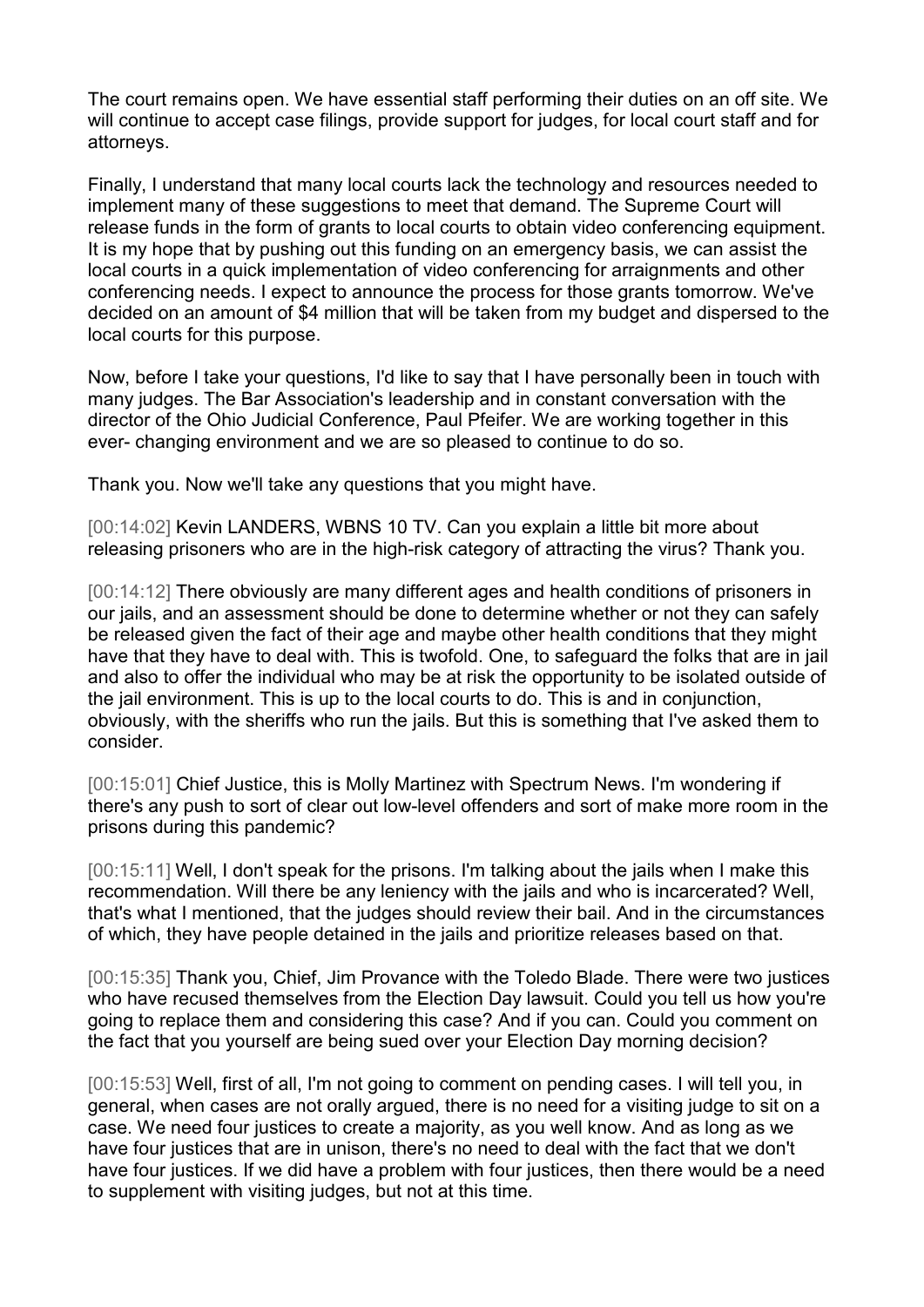[00:16:27] Thank you, Chief, Andrew Welsh-Huggins with the Associated Press. In terms of the recommendations that you've made that you'd like to see judges and courts undertake. Can you explain whether you have the ability to ramp that up at all and make an actual judicial order? And depending on your answer to that, is that something that you would take advantage of? In other words, instead of making recommendations, do you have any way to issue a directive in order to judges to actually do these things?

[00:17:02] Thanks for that question. You know, there's two different types of judicial systems in the 50 states that we have in our country. One is called a unified system and one is what we have here in Ohio, which is a non-unified system. The Supreme Court, and the chief justice, has that type of power that you just described and can issue directives not just for emergency situations, but many other situations that present themselves in the course of managing, you know, the judicial system in the state. We don't have that in Ohio. We have Superintendence Rule 14, which is a declaration of a judicial emergency. This does not go as far as what you were suggesting, that there would be a pronouncement from the chief justice that would be binding on all judges. At least that's my interpretation of Rule 14 at this time. When I mentioned that we are looking at legislation, that's exactly what we're looking at to create legislation that would under very, very limited and specialized circumstances such as what we are experiencing here, should there be a need, the opportunity for the chief justice to make those type of orders that would be binding on the judiciary?

[00:18:24] (Welsh-Huggins following up): Real quickly, the legislature is actually meeting next week. Are you looking at a at a fix that quickly when you're talking about that type of legislation?

[00:18:32] In an ideal world, that's the way it would happen. But we're not in an ideal world. So we'll see.

[00:18:39] Thanks, Chief Justice. This is Jake Zuckerman from Ohio CapitalJ ournal. I want to ask about your decision against any moratorium on evictions. Is it prudent to allow the eviction process to continue in this pandemic? Would you repeat your question, please? I thought I heard you say that there was no moratorium on evictions. Could you clarify that for one? And is it prudent to continue to allow the eviction process to continue in this pandemic?

[00:19:02] Well, that's an interesting question. Most people think that evictions are just for mere non-payment of your rent or whatever the situation. But there are certain types of evictions that may be, for example, domestic violence and trying to get someone evicted from the home because they present a danger to the other members living in that home. So it's up to the courts to deal with that and to figure out, yes, if there is an eviction that is in process, or going to be in process, they could have a moratorium on filing of evictions and foreclosures in the same way. They can do that. But then again, they have to have the flexibility that if someone needs to be removed through the eviction process because there is a domestic violence perpetrator, that should be allowable on the local courts' judgment and their initiative. So, you know, Ohio has 88 different counties, over 700 judges, over 350 courts in this state. And we are not, as I said, a unified state. But there's a reason I think, maybe, for that. It's because we have such a variety of communities and court systems and resources. So, I am in favor of the solutions coming from the locals and being implemented by the local courts and local community leaders and officials, of course. And as a last resort, I would resort to, you know, the contents of the legislation that I just